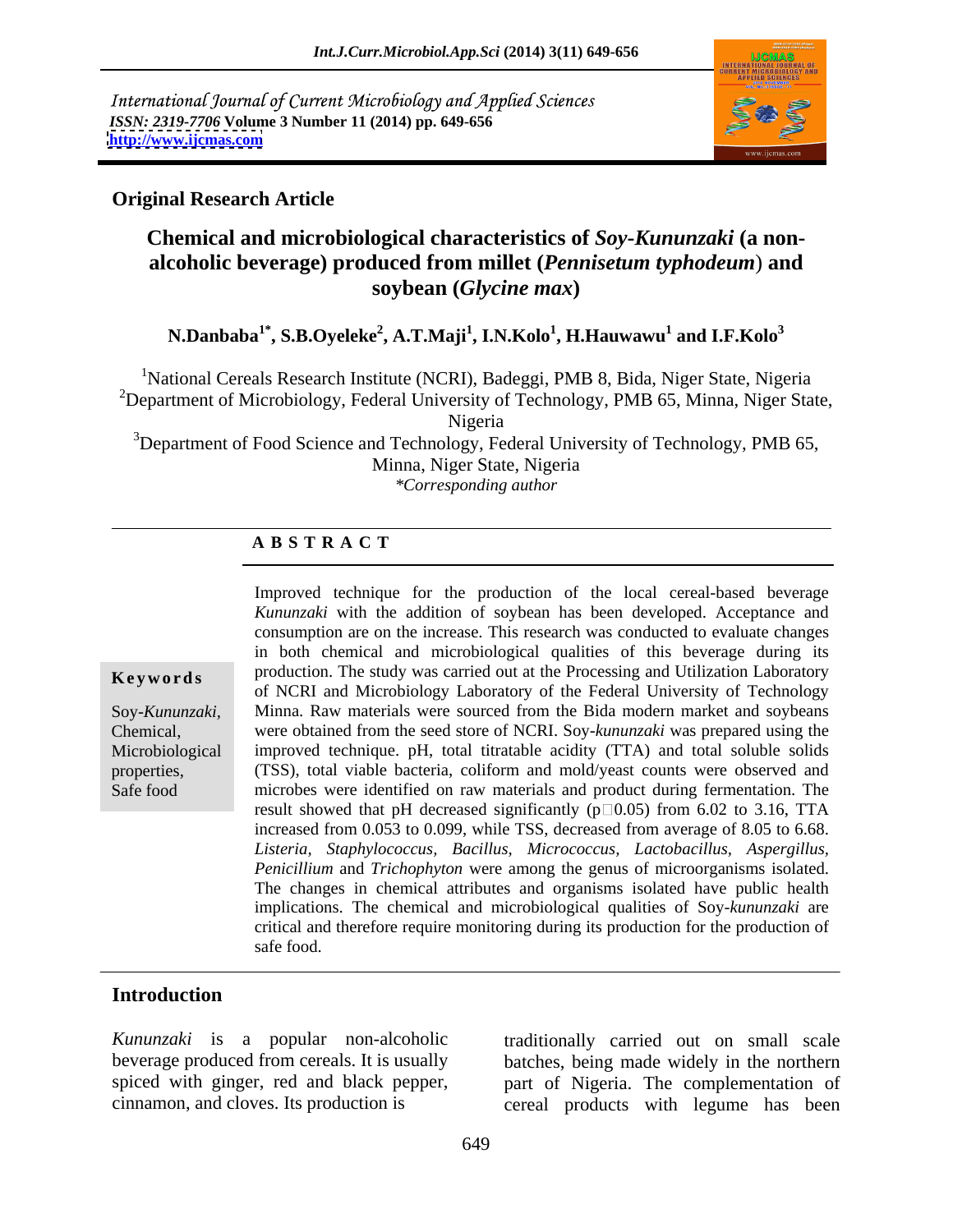advocated and the usefulness of legume in (*Zingiberofficinale*), Black pepper (*Pipper* the production of high protein food to meet *spp*), Clove (*Eugenia caryopyllata*) and the need of the vulnerable group of the Cinnamon (Xylopia aethiopica) were population is now well recognized, and purchased from Bida local market, Niger several high protein foods have been State, Nigeria. The samples were taken in developed industrially. But, the cost of these sterile sample bottles plugged with cotton products makes them out of reach for the wool and covered with aluminum foil. low and average income owners (Nkama, Samples were prepared at Central Services 1993). Alternative for the production of high Laboratory of NCRI, Badeggi and protein food to meet daily protein, vitamins Microbiology Laboratory, Federal and mineral requirement of vulnerable group University of Technology, Minna. The of the population expert suggest is the samples were analyzed for their chemical improvement of traditional food product and microbial contamination at each stage of techniques through fortification with protein the production process and the raw materials and mineral rich raw materials and process optimization through careful evaluation of each process stage to identify critical control points. An improved traditional technique for the production of *kununzaki* with the addition of soybeans has been developed at NCRI, and similar work has been carried out The pH values were measured using a the Federal Institute of Industrial Research referenced pH meter (Model 291 mk2 PYE (FIIRO), Oshodi (Anounye, 1997; Bankole and Olatunji, 2001). The new technology with pH 4 and pH 7 buffers. Values were involves the addition to cereal base soybean for the production of *kununzaki* to improve meter electrode is first dipped into a buffer its nutritional composition. The acceptance solution before dipping into sample for and consumption of this product is on the analysis; the pH is read on the meter increase, the need to evaluate food safety parameters therefore becomes critical. This study therefore was designed with aimed to **Determination of Total Titratable Acidity** evaluate the chemical changes (pH, titratible acidity, total soluble solids) and microbiological qualities of soy-*kununzaki* Titratable acidity was determined using the and the raw materials used in its preparation method described by Pearson (1991). Ten as risk management tool. The results we ml of soy-*kunuzaki*was put into a volumetric believe will improve the process technology flask and three drops of phenolphthalein

Samples of soybeans *(Glycine max)* were acid; obtained from the Soybean Research Program, National Cereals Research *Titratable acidity* = titer value (ml) x 0.009 Institute (NCRI) Badeggi, Nigeria, while millet (*Pennisetum typhodeum*) ginger

Cinnamon (*Xylopia aethiopica*) were Laboratory of NCRI, Badeggi and Microbiology Laboratory, Federal (Table 5 and 7).

### **Determination of chemical properties**

### **pH**

UNICAM, England) after standardization recorded as the meter becomes steady. The automatically.

# **(TTA)**

and enhance adoption for up-scaling. indicator were added and the flask **Materials and Methods** 0.1N NaOH to a pink color end-point. Total thoroughly shaken. This was titrated against titratable acidity was expressed as lactic acid;

lactic acid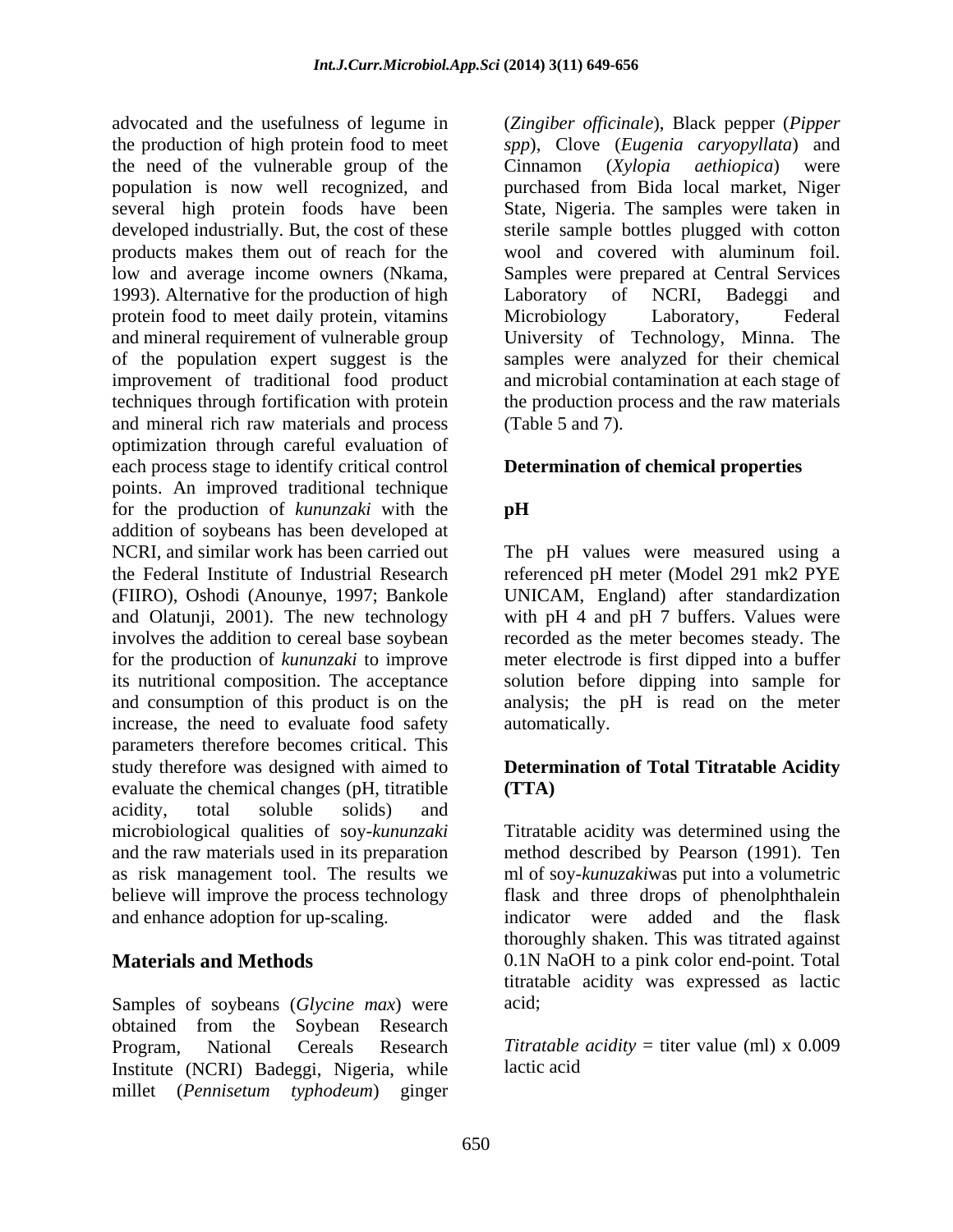### **Determination of Total Soluble Solids (TSS)**

Total soluble solids were determined in determine color and type of colony formed. duplicate using Abbe 60 Refractometer and Morphological characteristics such as type results expressed as degree of brix (<sup>o</sup>Brix). A and arrangement of spores produced as well drop of the sample is placed on graduated as the mycelia type was also used. The face of the meter and closed; the reading isolates were assigned to probable identify was taken by viewing through the using taxonomic description in Sasom and refractometer and records the high on the graduated slide. Three readings were taken and mean recorded. **Total aerobic microbial count**

The culture media used were nutrient agar per gram or ml (cfu/g or ml) of the sample. (NA) Sabourauds dextrose agar (SDA) and Duplicated plates of the inoculated samples Eosin methylene blue agar (EMB). The NA was used for the isolation of bacteria, SDA one part was counted. The number of for fungi, while EMB for coliforms. One distinct colonies recorded was then multiply percent streptomycin was added to SDA by four to get the appropriate total. Average after sterilization to inhibit the growth of of the duplicate plates was multiplied with bacteria (Fawole and Oso, 1995). One gram the dilution factor ( $10^6$ cfu/g or ml). or ml of each sample were taken and placed or poured into a test tube containing 9ml sterile distilled water. The test tubes were shaken to dislodge the associating Data collected were subjected to analysis of microorganisms, or homogenize the liquid samples. The suspensions were serially diluted to  $10^6$  in accordance with Mackie and McCartney (1988). 1ml of each dilution was inoculated on the NA, EMB and SDA in Petri dishes (Fawole and Oso, 1995). The inoculated media were incubated at  $37<sup>0</sup>$  for Significant Difference Test (LSD) was used 3 5 days; pure colonies of both bacteria and fungi were obtained through sub-culturing,<br>form the initial mixed cultures and stored on form the initial mixed cultures and stored on NA slant. **Results and Discussion** 

Microscope examination, gram staining, motility and biochemical test were carried out in accordance with the procedures of Collins and Lyne, (1984) (Table 8).

### **Identification of fungi**

The isolates were observed physically to RenenHockstra (1988) (Table 6).

**Isolation of microorganisms** The total viable microorganisms were counted and recorded as colony forming unit were divided with lines into four parts, and one part was counted. the dilution factor ( $10^6$ cfu/g or ml).  $cfu/g$  or ml).

### **Statistical analysis**

<sup>6</sup> in accordance with Mackie microbial count and chemical parameters at variance (ANOVA). This was used to evaluate variation in terms of changes in each stage (Table 4). Probability level was maintained at 0.05 (confidence limit) (Gomez and Gomez, 1984). While Least to test significance within the means of the treatments (Ignatius, 1986).

### **Results and Discussion**

### **Identification of bacteria Change in chemical attributes of Soy** *kununzaki* **during production process**

There was a significant ( $P \le 0.05$ ) change in the pH from weak acidic reaction at the beginning of the process to relatively strong acidic reaction at end of the process (Table 1).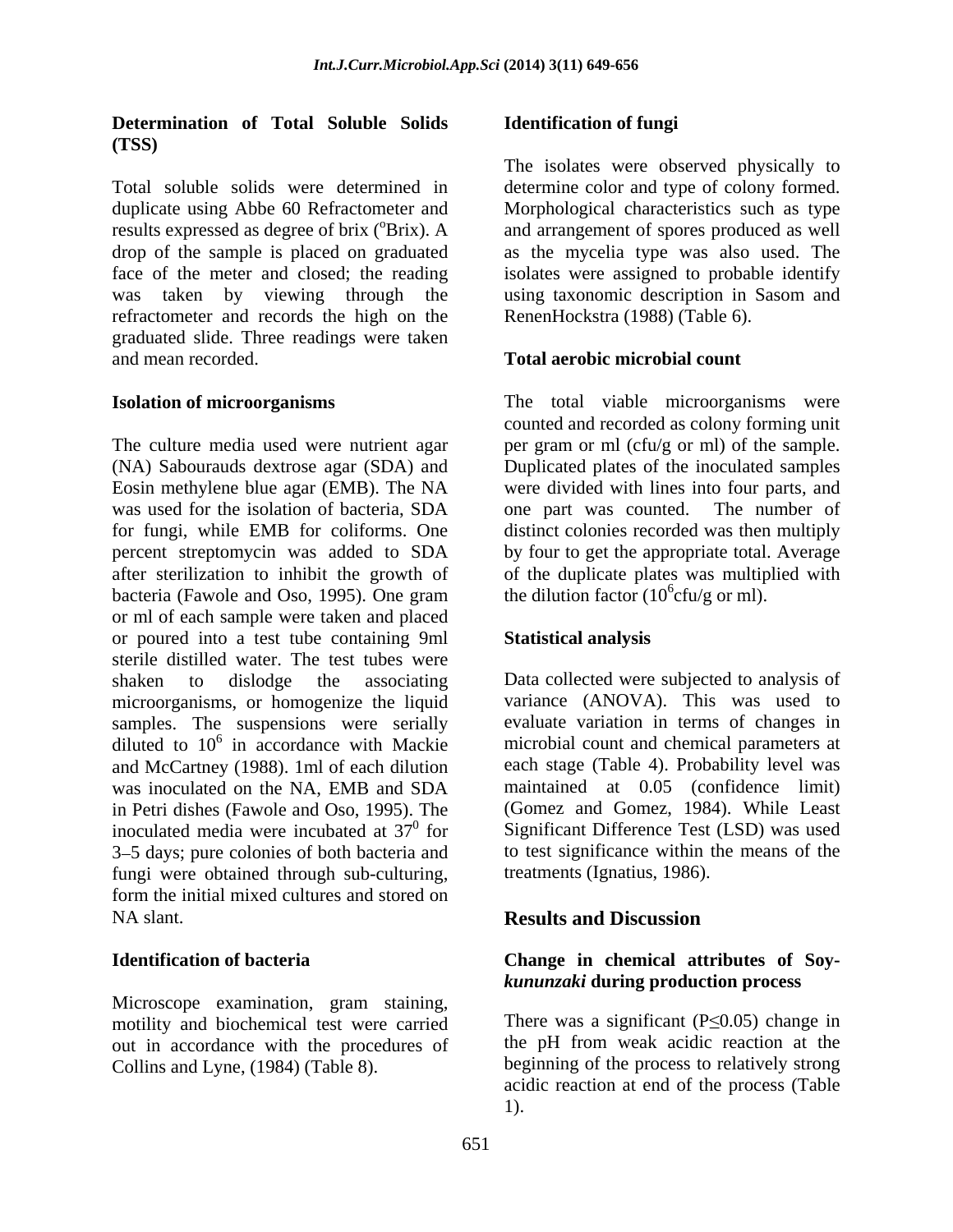### *Int.J.Curr.Microbiol.App.Sci* **(2014) 3(11) 649-656**



**Figure.1** Improved method of *kununzaki* processing with addition of soybeans

| <b>TWORCH CHANGED IN CHUINGAL PLOPUTION OF SOY NUMBER, AND CHANGED PLOCKCHON</b> |               |                    |                                       |
|----------------------------------------------------------------------------------|---------------|--------------------|---------------------------------------|
| ermentation time (hr)                                                            |               | Titritable acidity | Total soluble solids                  |
|                                                                                  | 6.314         | 0.180              | 14.140                                |
|                                                                                  | 6.122         | 0.274              | 13.388                                |
|                                                                                  | 5.538         | 0.382              | 12.592                                |
|                                                                                  | 4.230         | 0.482              | 11.820                                |
|                                                                                  | 4.038         | 0.604              | 9.646                                 |
|                                                                                  | 3.806         | 0.706              | 8.814                                 |
|                                                                                  | 3.634         | 0.820              | 8.221                                 |
| Mean                                                                             | 4.811         | 0.493              | 11.231                                |
| LSD(5%)                                                                          | 0.0195        | 0.0167             | 0.0655                                |
| CV(9)                                                                            | $  -$<br>,,,, | .<br>1.90          | 0.30<br>$\mathbf{v} \cdot \mathbf{v}$ |

**Table.1** Changes in chemical properties of soy-*kununzaki* during its production

Values are mean of three determinations. Means in the same column having difference greater than or equal to LSD are significantly different at 5% level of probability.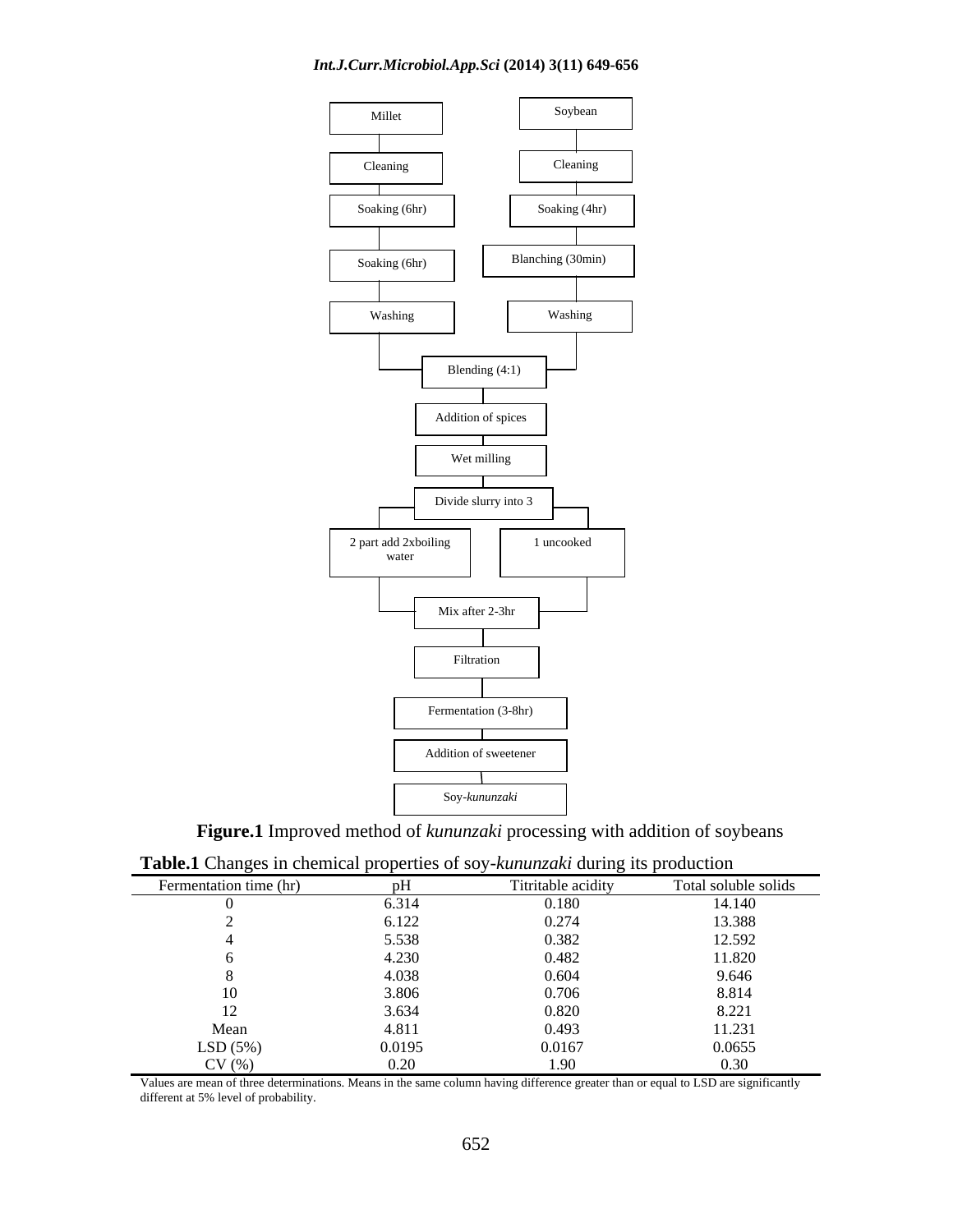|                                                 |         |         | $\mathbf{I} \mathbf{I} \mathbf{A}$ | <b>TSS</b> |
|-------------------------------------------------|---------|---------|------------------------------------|------------|
| FT                                              |         |         |                                    |            |
| pH<br>$\sim$ $\sim$ $\sim$ $\sim$ $\sim$ $\sim$ | $-0.96$ |         |                                    |            |
| <b>TTA</b>                                      | 0.99    | $-0.95$ |                                    |            |
| <b>TSS</b>                                      | $-0.98$ | 0.94    | $-0.98$                            |            |

**Table.2** Pearson correlation coefficients between fermentation time and changes in chemical properties

FT = Fermentation time (hr), TTA = Titratable acidity, TSS = Total soluble solids

**Table.3** Number of microorganisms isolated on the raw materials used in the production of Soy-*kununzaki*

|                          | $1$ Y C                | <b>CFC</b>                                 | <b>MYC</b>                                                                                          |
|--------------------------|------------------------|--------------------------------------------|-----------------------------------------------------------------------------------------------------|
| <b>Raw Material</b>      | (CFU/ml)               | (CFU/ml)                                   | (CFU/ml)                                                                                            |
|                          | $1.26x10^{3}$          | $1.58x10^{4}$                              |                                                                                                     |
| Soybeans<br>Millet       | $1.68x10^{3}$          | $2.98x10^3$                                | $\begin{array}{c}\n & < 1.00 \times 10^1 \\ & 6.20 \times 10^3 \\ & 2.21 \times 10^3\n \end{array}$ |
| Ginger                   | $4.18 \times 10^{4}$   | ${<}1.00x10$ <sup>1</sup>                  |                                                                                                     |
| Black pepper<br>Cinnamon | $1.43x10^{3}$          |                                            |                                                                                                     |
|                          | $1.01x10^{3}$          | $2.72 \times 10^4$<br>4.42x10 <sup>3</sup> |                                                                                                     |
| Clove                    | < 1.00x10 <sup>1</sup> | $5.36x10^{4}$                              | $\begin{array}{c} 1.10 \text{x} 10^3 \\ < 1.00 \text{x} 10^1 \\ < 1.00 \text{x} 10^1 \end{array}$   |

Values of three counts recorded as mean, **TVC** = Total Viable Count, **CFC** = Coliform Count. **MYC** = Mold and Yeast Count.

**Table.4** Change in the number of microorganisms counted at different stages of Soy *kununzaki* production

| Production               | $TVC^+$              | <b>CFC</b>                | $MYC^+$                                         |
|--------------------------|----------------------|---------------------------|-------------------------------------------------|
| <b>Stages</b>            | (CFU/ml)             | (CFU/ml)                  | (CFU/ml)                                        |
| Steeping (SB)            | $4.26x10^{4}$        | $1.85x10^{3}$             | $3.27x10^4$                                     |
| Steeping (ML)            | $4.89x10^{4}$        | $3.18x10^3$               | $3.11x10^3$                                     |
| Paste                    | $6.48x10^{4}$        | $4.02x10^{3}$             | $5.12x10^3$                                     |
| Cooked +uncooked         | $2.26x10^2$          | $2.89x10^3$               | $5.00x10^3$                                     |
| Filtrate                 | $3.86x10^3$          | $2.41x10^2$               | $2.13x10^3$                                     |
| Filtrate                 | $4.92x10^4$          | $1.10x10^2$               |                                                 |
| Filtrate                 | $5.64 \times 10^{4}$ | $1.18x10^2$               | $\frac{1.00 \times 10^{1}}{1.00 \times 10^{1}}$ |
| Filtrate (final product) | $6.13x10^5$          | ${<}1.00x10$ <sup>1</sup> | ${<}1.00x10$ <sup>1</sup>                       |

Value of three counts recorded as mean, **TVC**= Total Viable Count, **CFC** = Coliform count, **MYC** = Mold and Yeast Counts.

| Raw materials       | Microorganisms                                   |
|---------------------|--------------------------------------------------|
| Soybean             | Staphylococcus spp, Bacillus spp                 |
| Millet              | Shigella spp, Lactobacillus spp                  |
| Ginger              | Klebsiella spp, Bacillus spp, Staphylococcus spp |
| <b>Black pepper</b> | Bacillus spp                                     |
| Cinnamon            | Klebsiella spp, Micrococcus spp                  |
| Cloves              | Staphylococcus spp                               |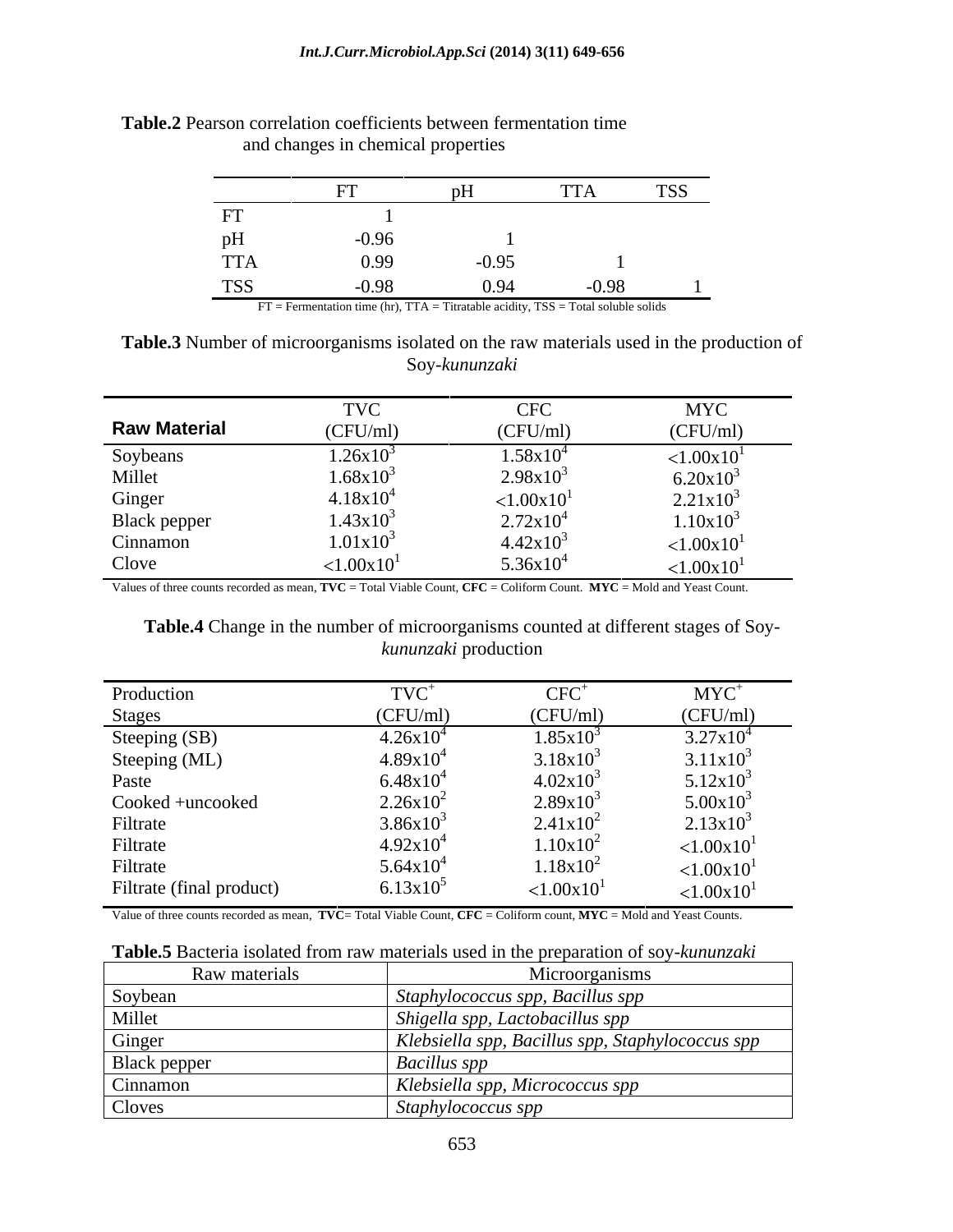| Raw materials | <b>J</b> rganisms                                   |
|---------------|-----------------------------------------------------|
| Millet        | Aspergillus niger, Mucor spp                        |
| Soybean       | Aspergillus niger                                   |
| Clove         |                                                     |
| Ginger        | Trichophyton spp<br>Penicillium spp<br>$\mathbf{r}$ |
| Cinnamon      | Rhizopus spp                                        |

**Table.6** Fungi isolated from raw materials used in the production of Soy-*kununzaki*

| ' Yeas<br>Table.7<br>reast isolated from soy-kununzaki during production |  |
|--------------------------------------------------------------------------|--|
|                                                                          |  |

| Isolates code                 | organism                                   |
|-------------------------------|--------------------------------------------|
| $Sk-12$<br>$Sk-13$<br>$Sk-22$ | Trichosporon spp                           |
|                               |                                            |
|                               | Torulopsis spp<br>Saccharomyces cerevisiae |
| $Sk-32$                       | Candida spp                                |
| $Sk-11$                       | Candida spp                                |
| $Mm-1$                        | Cryptococcus neoformance                   |
| $Mm-31$                       | Candida spp                                |
| $F1-43$                       | Candida spp                                |
| $F1-21$                       | Torulopsis spp                             |

### **Table.8** Bacteria isolated from soy-kununzaki during production

| Isolate code | Organism               |
|--------------|------------------------|
| <b>Bt</b> 00 | <b>Bacillus</b> spp    |
| <b>Bt</b> 43 | <b>Bacillus</b> spp    |
| <b>Bt</b> 54 | Lactobacillus spp      |
| <b>Bt</b> 12 | Klebsiella spp         |
| Tr 32        | Corynebacterium spp    |
| <b>Re 21</b> | Staphylococcus spp     |
| We 33        | C. haemolyticum        |
| Wq 51        | Listeria monocytogenes |
| <b>Rf</b> 34 | <b>Micrococcus</b>     |

which were almost the same with that reported by Adeyemi and Umar (1994). TTA increase (Fig. 2) even as pH decrease from an average of 0.053 to 0.099. The percentage soluble solid measured in  ${}^{0}$ Brix percentage soluble solid measured in 0Brix **Change in Microbial counts during Soy** gradually decrease from an average of *kununzaki* Preparation 8.08 at the slurry level to 6.68 at the finished product level (Fig. 3). This result There was a relatively high viable bacteria, agrees with works of Efiuveweuwere and The pH ranged between 6.314 to 3.634 The decrease in TSS solids was likely as a<br>which were almost the same with that result of action of fermentative microbes<br>reported by Adeyemi and Umar (1994). On the carbohydrate of the

The pH ranged between 6.314 to 3.634 The decrease in TSS solids was likely as a result of action of fermentative microbes on the carbohydrate of the filtrate as the solid has been partially gelatinized.

## *kununzaki* **Preparation**

coliform and mold/yeast counts at the start of the process, this may likely be as a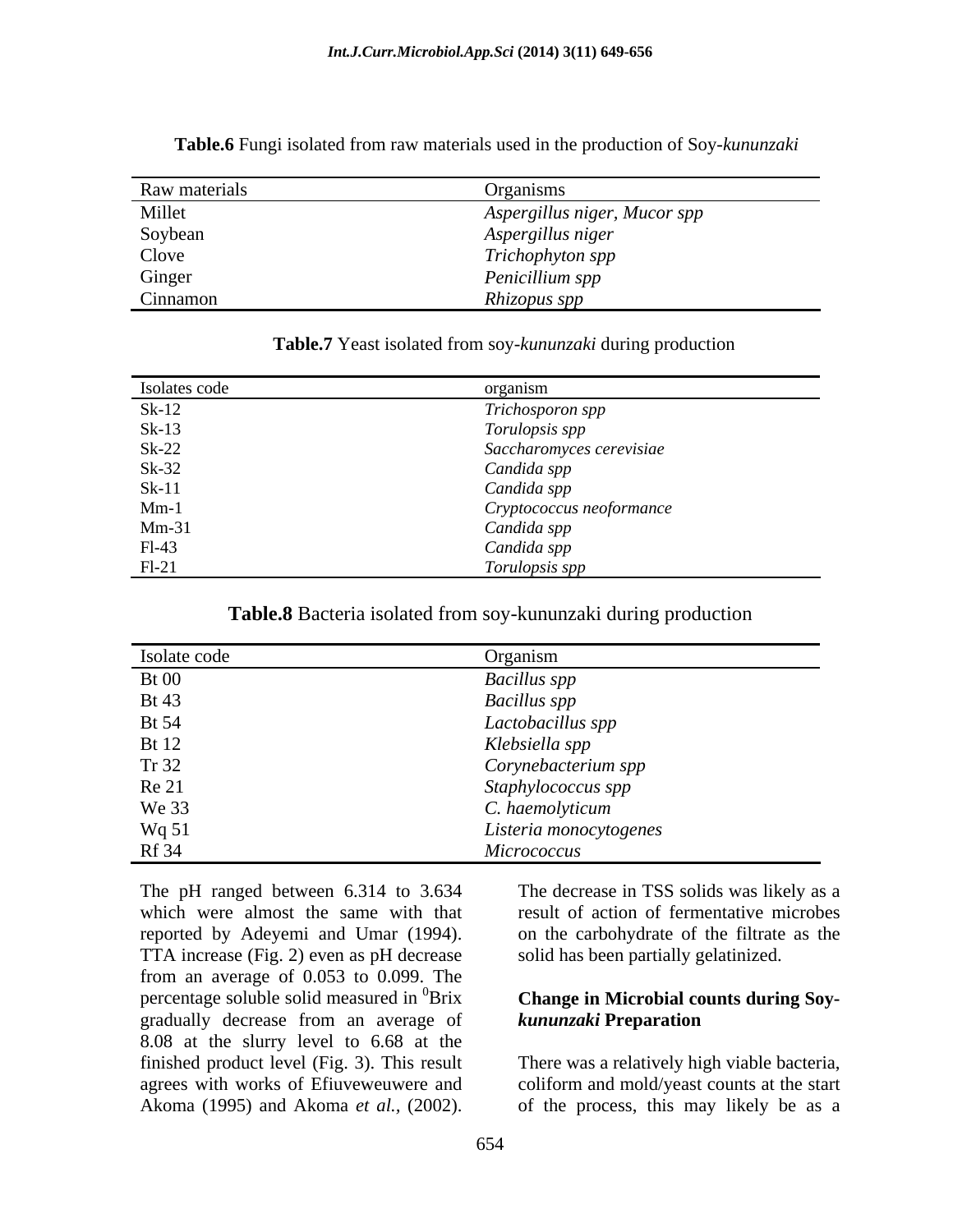result of long steeping time which allow *Torulopsis* species are associated with seepage of solid into the soaking water and cereal based beverages being common therefore favored the growth of contaminant in breweries. L*actobacillus*  microorganisms introduced from the raw and yeast species are not pathogen (Bryan materials and water used for soaking. The et al., 1992), but they may cause counts steadily increase to the paste level, significant quality and economic losses, and then drastically reduced during the making their control necessary. FDA mixing of cooked and uncooked paste (2005) reported that many of these (Table 1). organisms are pathogenic, and occur

Microorganisms of public interest isolated on the raw materials include *Listerian* spp*, Staphylococcus* spp*,* and *Bacillus* (Table 1)*. Listeria monocytogenes* has since been recognized as an important food borne Adeyemi, I.A., Umar, S. 1994. Effect of pathogen. According to Lovett and Twedt (1998), septicemia is the most common Listeric manifestation in adults. The based beverage. *Nigerian Food J.,* isolation of this organism in the raw  $12:34-41$ materials agrees with the findings of Anounye (1997). Form of listeriosis involving the central nervous system The nutritive and sensory quality includes meningitis, encephalitis and characteristics of kununzaki abscesses (Lovett and Twedt, 1998). *Staphylococcus* food intoxication is one of hydrolytic enzymes from malted rice the most common foods borne illness giving rise to nausea, vomiting, abdominal  $Afr.$  7(1): 24–26. cramping, prostration and diarrhea (FAO, Anounye, J.C. 1997. Development and 2004). Some species of *Staphylococcus*  are also considered lipolytic (Gilbert *et al.,* 2000), therefore, capable of causing hydrolytic and oxidative deterioration of the beverage since soybean is an oil seed. During the production operations, Bankole, A.O., Olatunji, O. 2001. *Aspergillus niger* and *Aspergillus flavus* were the most isolated mold (Table 2), and *Saccharomyces cerevisiae* is the dominant yeast isolated (Table 3). *Bacillus* species are involved in fermentation (Jideani and Osume, 2001). The increased acidity may prove some kind of assurance of **risks** associated with food microbiological safety of the product. Isolates such as genus *Lactobacillus, Candida,* and *Aspergillus,* apart from being contaminants, are reported to be involved in most fermentation process. Collins, H., Lyne, P.M. 1984.

naturally in the environment where foods are grown and processed.

### **References**

- method of manufacture on quality characteristics of *kununzaki* a millet 12: 34 41
- Akoma, O., Omuala, S.A., Ajibola, M.O., Akoma, A.O., Alawaki, A.M. 2002. The nutritive and sensory quality characteristics of *kununzaki*  produced with the addition of hydrolytic enzymes from malted rice (*Oryza Sativa). J. Food Technol. Afr.,* 7(1): 24–26.
- evaluation of soybeans-millet blend for Soy-*kununzaki* preparation. M.Sc. Thesis, Department of Food Science and Technology, University of Agriculture, Makurdi.
- Development of unfermented malted cereal – Soy beverage. *Nigerian Food J.,* 19: 106–114.
- Bryan, F.L. 1992. Hazard analysis critical control point evaluatios: A guide to identifying hazards and assessing risks associated with food preparation and storage. World Health Organization, Geneva. Available at <http://www.who.doc.org> (Accessed  $15<sup>th</sup> March, 2005$ ).

Collins, H., Lyne, P.M. 1984.